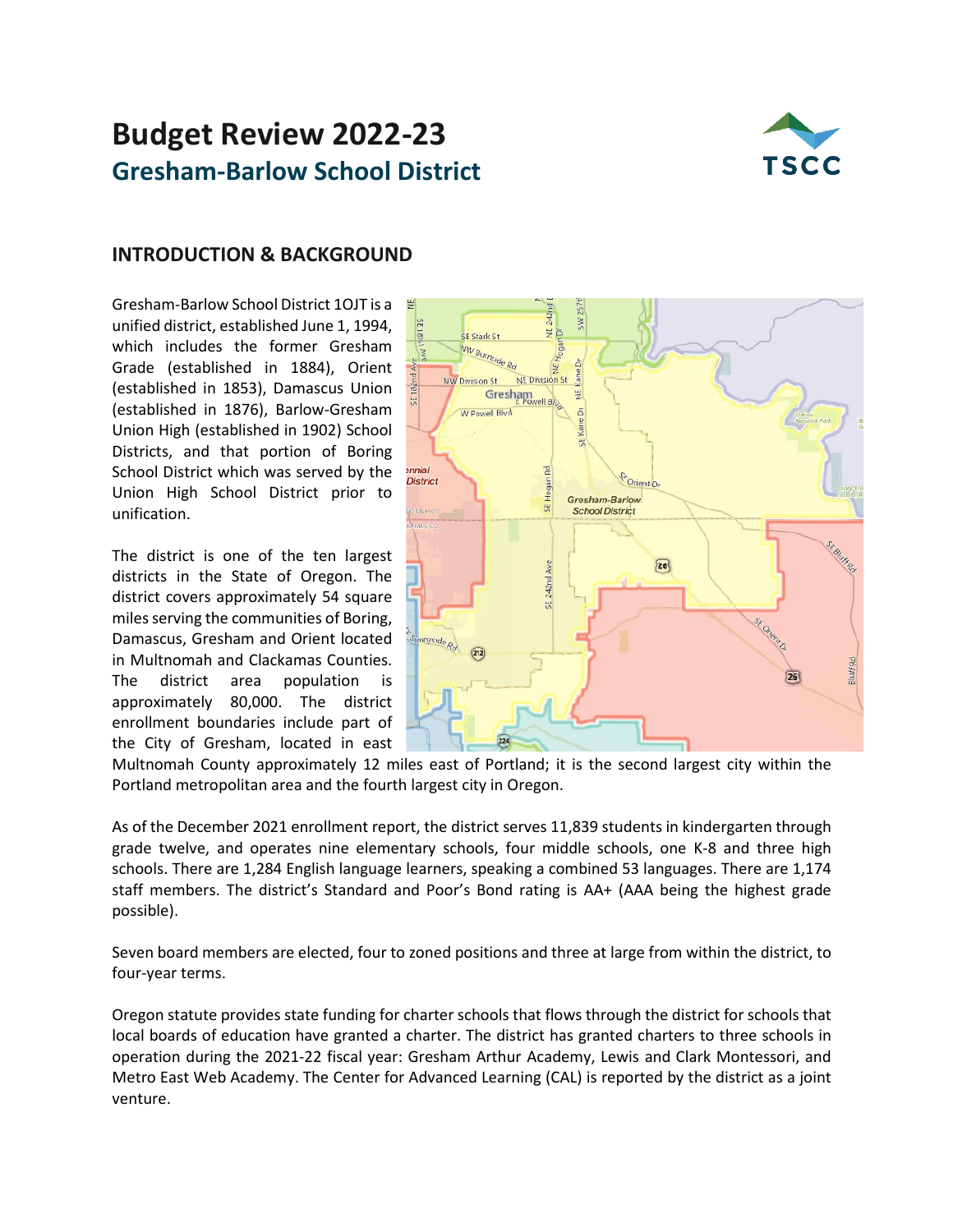### **STRATEGIC PLAN / PERFORMANCE OBJECTIVES**

In his budget message, Superintendent Hiu presents the following strategies for the upcoming year.

For the 2022-23 fiscal year, the priority is providing sufficient staff to serve all students residing within the district's boundaries. Given that staff are proposing an operating deficit of more than \$9 million, no *new* strategic investments are being proposed within the general fund, other than right-sizing salary schedules to be more competitive with other districts in the area. However, every effort has been made to align our staffing structure and continued strategic investments in such ways that provide the foundation for work on the district's continuous improvement plan.

The budget message also lists four major priorities that inform priorities 22-23 budget:

1) Implementing a learning management system (Canvas) to allow for more seamless transitions between in-person and online learning,

2) Development and implementation of an equity-based multi-tiered systems of support

3) Creating flexible learning experiences (FLEX) for students who thrive in a non-traditional learning environment

4) Pandemic Recovery - Ready Schools, Safe Learners (RSSL)

The budget message also describes four prioritized investment areas for Student Investment Act (SIA) funds:

The district's four prioritized investment areas are:

- 1) accessible and intentional instruction
- 2) evidence-based decision making
- 3) teaching and learning environment
- 4) student, family and community partnerships

### **BUDGET OVERVIEW**

The district's total FY 2022-23 budget is \$261 million, \$6 million (2%) higher than the current year budget. The district budgets in four major funds.

| <b>Summary of Budget by Fund</b> |                          |                   |                           |                    |                           |
|----------------------------------|--------------------------|-------------------|---------------------------|--------------------|---------------------------|
|                                  |                          | (\$ Millions)     |                           |                    |                           |
|                                  | 2019-20<br><b>Actual</b> | 2020-21<br>Actual | 2021-22<br><b>Rev Bud</b> | 2022-23<br>App Bud | <b>Budget</b><br>% Change |
| General Fund                     | 148.3                    | 156.0             | 156.1                     | 166.2              | 6%                        |
| <b>Special Revenues Combined</b> | 31.4                     | 31.7              | 60.8                      | 62.0               | 2%                        |
| Debt Service Fund                | 20.2                     | 21.1              | 21.5                      | 22.4               | 4%                        |
| Capital Projects Fund            | 139.0                    | 43.5              | 16.9                      | 10.5               | $-38%$                    |
| <b>IGRAND TOTAL ALL FUNDS</b>    | 338.9                    | 252.3             | 255.3                     | 261.0              | 2%                        |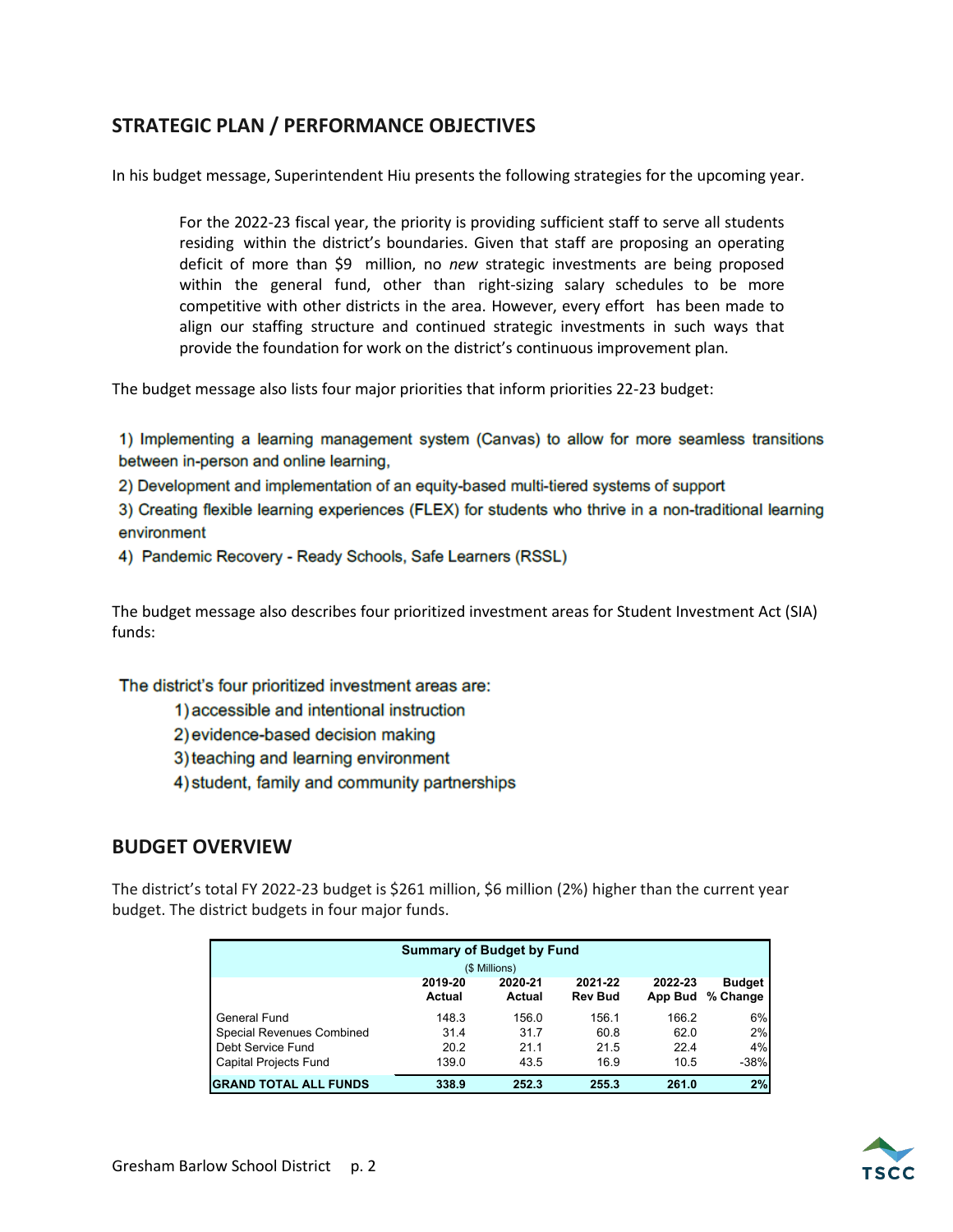The FY 23 budget assumptions are purposely conservative. On the revenue side, the district is forecasting no change in student enrollment (so as not to overestimate enrollment-based State School Fund revenues). On the expenditure side, the district is forecasting an increase of 500 students and budgeting for the staffing level appropriate to that enrollment<sup>[1](#page-2-0)</sup>. The budget dips into fund balance to fill the revenue gap of that scenario. In the end, the district is anticipating that enrollment increases will be sufficient to bring the state funding up and fund balance drawdown will be minimized. The expenditure budget also anticipates no staffing vacancies, another conservative calculation. There will be vacancies.

| <b>RESOURCES</b>                                                                  | <b>EXPENDITURES</b>                                                                   |
|-----------------------------------------------------------------------------------|---------------------------------------------------------------------------------------|
| Enrollment will remain even with current year                                     | Staffing based on enrollment growing by 500 students<br>(200 fewer than pre-pandemic) |
| Full funding of Student Investment Account and High<br><b>School Success fund</b> | Total general fund budget-to-budget cost escalation of<br>5.1% - lower than inflation |
| Moving into ESSER III allocation; plan to claim \$13<br>million                   | 100% retention and 0% vacancies                                                       |
| No general fund revenue from student participation<br>fees                        | Personnel cost escalation of 8%<br>Non-personnel escalation of 3%                     |

| <b>Summary of Budget By Object Code</b> |                   |                   |                           |                    |                           |  |
|-----------------------------------------|-------------------|-------------------|---------------------------|--------------------|---------------------------|--|
|                                         |                   | (\$ Millions)     |                           |                    |                           |  |
|                                         | 2019-20<br>Actual | 2020-21<br>Actual | 2021-22<br><b>Rev Bud</b> | 2022-23<br>App Bud | <b>Budget</b><br>% Change |  |
| <b>Personnel Services</b>               | 104.7             | 109.1             | 134.1                     | 135.8              | 1%                        |  |
| Materials & Services                    | 48.8              | 44.4              | 50.7                      | 63.5               | 25%                       |  |
| Capital Outlay                          | 94.1              | 23.1              | 18.2                      | 12.4               | $-32%$                    |  |
| Debt Service                            | 19.4              | 20.0              | 20.6                      | 21.1               | 2%                        |  |
| <b>Fund Transfers</b>                   | 0.6               | 0.6               | 6.5                       | 0.9                | $-86%$                    |  |
| Contingencies                           | ۰                 | ۰                 | 7.2                       | 10.2               | 42%                       |  |
| <b>Ending Fund Balance</b>              | 71.4              | 55.1              | 17.9                      | 17.1               | $-4%$                     |  |
| <b>TOTAL REQUIREMENTS</b>               | 338.9             | 252.3             | 255.3                     | 261.0              | 2%                        |  |

### **RESOURCES**

Total resources balance to total requirements. The primary revenue sources are property taxes and the state school revenues.

| <b>Total Budget Resources</b> |         |               |                |         |               |  |
|-------------------------------|---------|---------------|----------------|---------|---------------|--|
|                               |         | (\$ Millions) |                |         |               |  |
|                               | 2019-20 | 2020-21       | 2021-22        | 2022-23 | <b>Budget</b> |  |
|                               | Actual  | Actual        | <b>Rev Bud</b> | App Bud | % Change      |  |
| <b>Beginning Fund Balance</b> | 159.9   | 71.2          | 47.6           | 46.5    | $-2%$         |  |
| <b>Property Taxes</b>         | 49.2    | 51.2          | 53.4           | 54.3    | 2%            |  |
| Other Taxes                   | 0.8     | 0.1           | 0.2            | 0.1     | $-14%$        |  |
| Intergovernmental Revenue     | 120.1   | 123.1         | 139.6          | 151.3   | 8%            |  |
| Fees and Charges              | 2.9     | 2.3           | 3.6            | 3.6     | 0%            |  |
| Other Income                  | 5.5     | 3.6           | 4.3            | 4.2     | $-1%$         |  |
| Transfers In                  | 0.6     | 0.6           | 6.6            | 0.9     | $-86%$        |  |
| <b>TOTAL RESOURCES</b>        | 338.9   | 252.3         | 255.3          | 261.0   | 2%            |  |

<span id="page-2-0"></span><sup>&</sup>lt;sup>1</sup> Prior to the pandemic, student enrollment was decreasing. As of this spring, enrollment (formerly 11,800 students) was down by 700 students. The expenditure budget anticipates that 500 of those students will return.

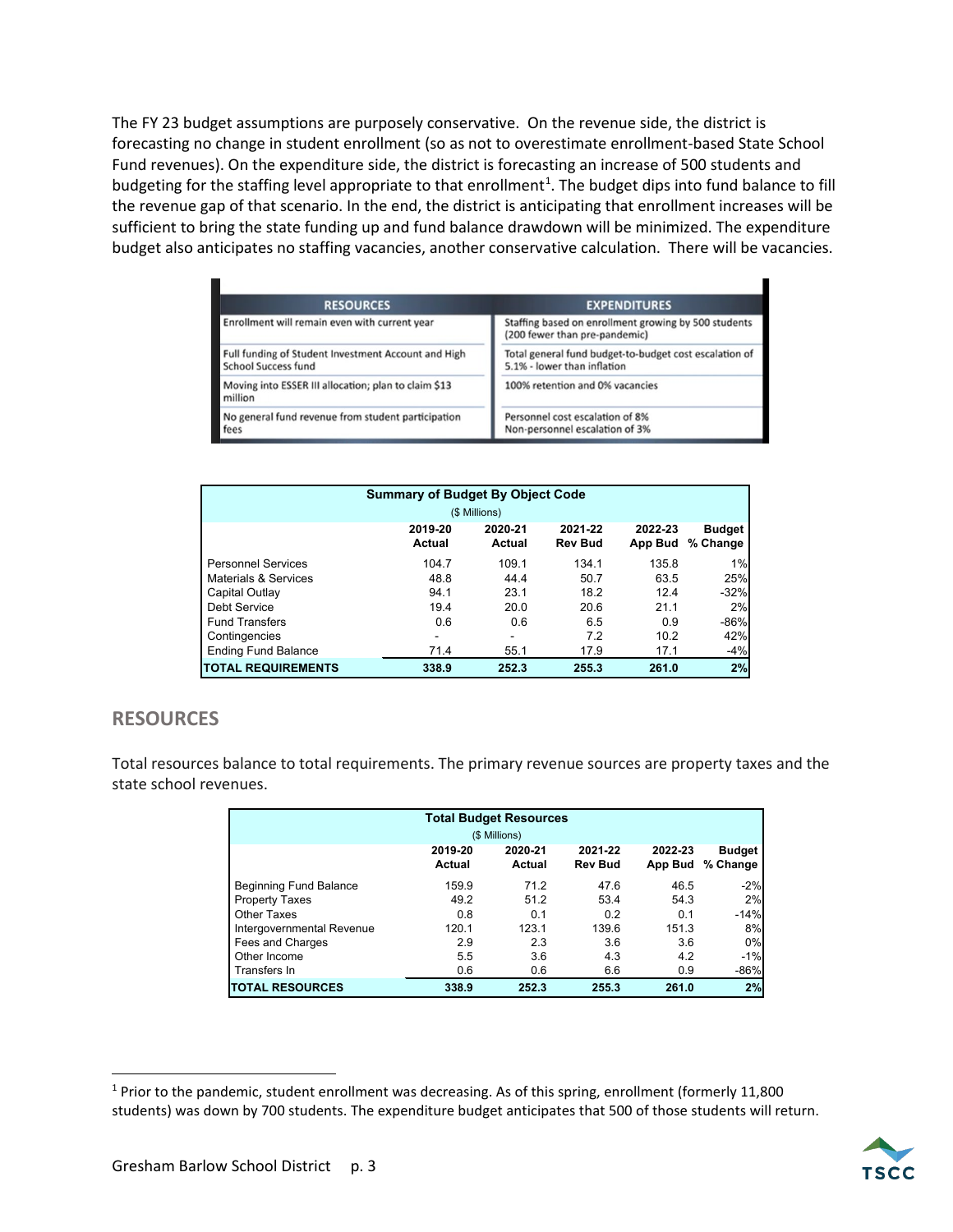#### **Property Taxes**

The district has budgeted \$53.8 million in FY 23 property tax receipts. The district has only a permanent rate levy and a GO bond levy, no local option levy. The permanent rate levy is \$4.5268 per \$1,000 of assessed value. The GO bond levy covers bonds issued in 2017 and 2019.

| <b>Gresham Barlow School District</b>               |             |             |               |               |  |  |  |
|-----------------------------------------------------|-------------|-------------|---------------|---------------|--|--|--|
| Property Taxes Budget (\$ Millions)                 |             |             |               |               |  |  |  |
|                                                     | <b>FY20</b> | <b>FY21</b> | <b>FY22</b>   | <b>FY23</b>   |  |  |  |
|                                                     | Actual      | Actual      | <b>Budget</b> | <b>Budget</b> |  |  |  |
| Permanent Rate Property Taxes                       | 29.6        | 30.7        | 32.6          | 32.6          |  |  |  |
| <b>GO Debt Property Taxes</b>                       | 19.1        | 20.0        | 20.3          | 21.2          |  |  |  |
| <b>Annual Total</b><br>53.8<br>52.9<br>48.7<br>50.7 |             |             |               |               |  |  |  |

#### **Intergovernmental Revenues**

The district has budgeted \$151 million in FY 23 for revenues from other governments. The state provides the largest portion (\$122 million) and about \$100 million of that amount is based on the latest student enrollment estimate. That amount will be adjusted to reflect enrollment changes.

| <b>Gresham-Barlow School District</b>      |        |                 |     |                   |         |  |
|--------------------------------------------|--------|-----------------|-----|-------------------|---------|--|
| Intergovernmental Revenues (\$ Millions)   |        |                 |     |                   |         |  |
|                                            |        | 2019-20 2020-21 |     | 2021-22 2022-23   | Percent |  |
|                                            | Actual | Actual          |     | Rev. Bud Apv. Bud | Change  |  |
| State Revenue                              | 108    | 106             | 109 | 122               | 12%     |  |
| Federal Revenue (Dedicated funding grants) | 10     | 15              | 28  | 27                | $-2%$   |  |
| Local Revenue (From County and MESD)       | 3      | $\mathcal{P}$   | 3   | $\mathcal{P}$     | $-26%$  |  |
| <b>ITOTAL INTERGOVERMENTAL REVENUE</b>     | 120    | 123             | 140 | 151               | 8%      |  |

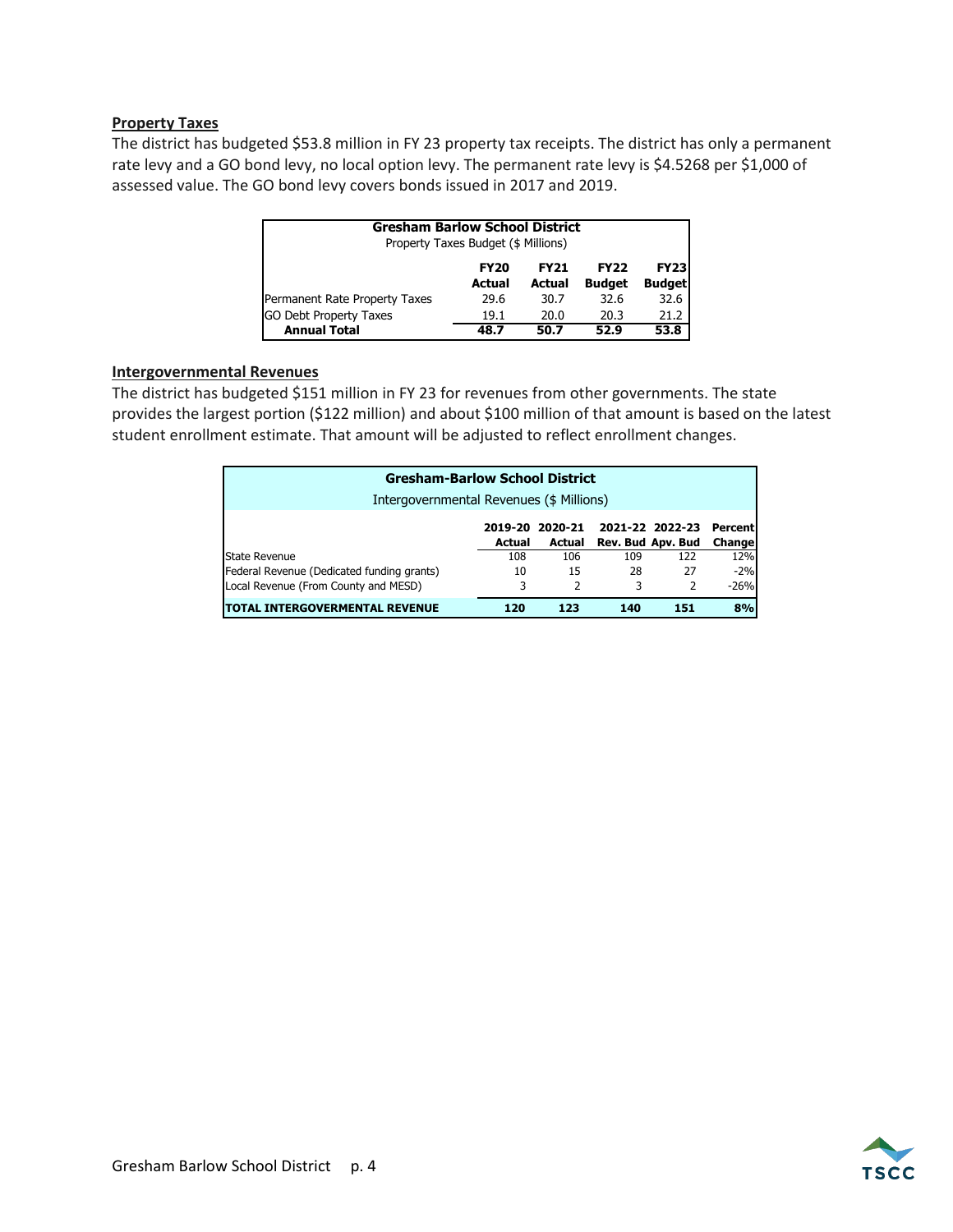### **REQUIREMENTS**

#### **Personnel Services**

Total budgeted FTE is 1,126, 4 FTE fewer than the current year. There is a shift in the budget of 17 FTE from support services to instruction, the result of three significant changes:

- General Fund Instruction staff is decreasing by 10 FTE
- Special Revenue Fund Instruction staff is increasing by 27 FTE
- Special Revenue Fund Support Services staff is decreasing by 21 FTE

This action moves some staffing funding from the general fund to special revenue funds. See the discussion on ESSER and SIA funds revenues below.

The district has not yet determined the Cost of Living Adjustment (COLA) for FY 23.

The district has one PERS pension obligation bond and contributes to a side account when possible. It made a \$3 million contribution this year.

PERS costs have been relatively stable at about \$20 million annually for the last four years, but as a percent of total personal services costs they have decreased from 18% to 14%. As a percent of salaries and wages, they have decreased from 30% to 24% in the General Fund.

#### **Materials and Services**

Materials and Services are budgeted to increase from the current year level of \$51 million to the \$64 million in FY 23. Aside from incremental increases in the General Fund, the significant increases are in

|                                                       | Budgeted Positions by Full-Time Equivalent (FTE) |                        |
|-------------------------------------------------------|--------------------------------------------------|------------------------|
| <b>GENERAL FUND</b>                                   | 2021-22                                          | 2022-23                |
|                                                       | Adopted Budget                                   | <b>Proposed Budget</b> |
| Function 1000 - Instruction                           |                                                  |                        |
| Licensed                                              | 498.675                                          | 492.375                |
| Classified                                            | 179.550                                          | 176.870                |
| Admin                                                 | 3.181                                            | 3.681                  |
| Total                                                 | 681.406                                          | 672.926                |
| Function 2000 - Support Services                      |                                                  |                        |
| Licensed                                              | 56.700                                           | 56.69                  |
| Classified                                            | 169.355                                          | 170.86                 |
| Admin                                                 | 51.819                                           | 50.819                 |
| Confidential                                          | 5.500                                            | 5.000                  |
| Total                                                 | 283.374                                          | 283.369                |
| Function 3000 - Enterprise & Community Services       |                                                  |                        |
| Classified                                            | 2.000                                            | 2.000                  |
| Total                                                 | 2.000                                            | 2.000                  |
| Function 4000 - Facilities Acquisition & Construction |                                                  |                        |
| Total                                                 | 0.000                                            | 0.000                  |
| <b>Total General Fund FTE</b>                         | 966.780                                          | 958.295                |
| <b>SPECIAL REVENUE FUNDS</b>                          | 2021-22                                          | 2022-23                |
|                                                       | Adopted Budget                                   | <b>Proposed Budget</b> |
| Function 1000 - Instruction                           |                                                  |                        |
| Licensed                                              | 45.157                                           | 64.497                 |
| Classified                                            | 21.509                                           | 29.929                 |
| Admin                                                 | 0.850                                            | 0.000                  |
| Total                                                 | 67.516                                           | 94.426                 |
| Function 2000 - Support Services                      |                                                  |                        |
| Licensed                                              | 52.420                                           | 46.100                 |
| Classified                                            | 37.963                                           | 19.400                 |
| Admin                                                 | 3.150                                            |                        |
|                                                       |                                                  | 6.750                  |
| Total                                                 | 93.533                                           | 72.250                 |
| Function 3000 - Enterprise & Community Services       |                                                  |                        |
| Licensed                                              | 0.000                                            | 0.000                  |
| Classified                                            | 0.500                                            | 0.500                  |
| Total                                                 | 0.500                                            | 0.500                  |
| Function 4000 - Facilities Acquisition & Construction |                                                  |                        |
| Total                                                 | 0.000                                            | 0.000                  |
| Total Special Revenue Funds FTE                       | 161.549                                          | 167.176                |
| <b>DEBT SERVICE FUNDS</b>                             | 0.000                                            | 0.000                  |
| <b>CAPITAL PROJECT FUNDS</b>                          |                                                  |                        |
| Function 4000 - Facilities Acquisition & Construction |                                                  |                        |
| Classified                                            | 1.000                                            | 0.000                  |
| <b>Total All Funds Staffing FTE</b>                   | 1,129.328                                        | 1,125.471              |
|                                                       |                                                  |                        |
| Center for Advanced Learning (CAL)                    |                                                  |                        |
| Licensed<br><b>Total GBSD Staffing FTE</b>            | 1.170<br>1,130.498                               | 1.000<br>1,126.471     |

the dedicated revenues funds, where statutes dictate the use of the funds.

#### **Capital Outlay**

Capital Outlay decreases by 32% from the current year to \$12 million. The costs are decreasing as the district completes the projects funded by GO Bonds issued in the last decade.

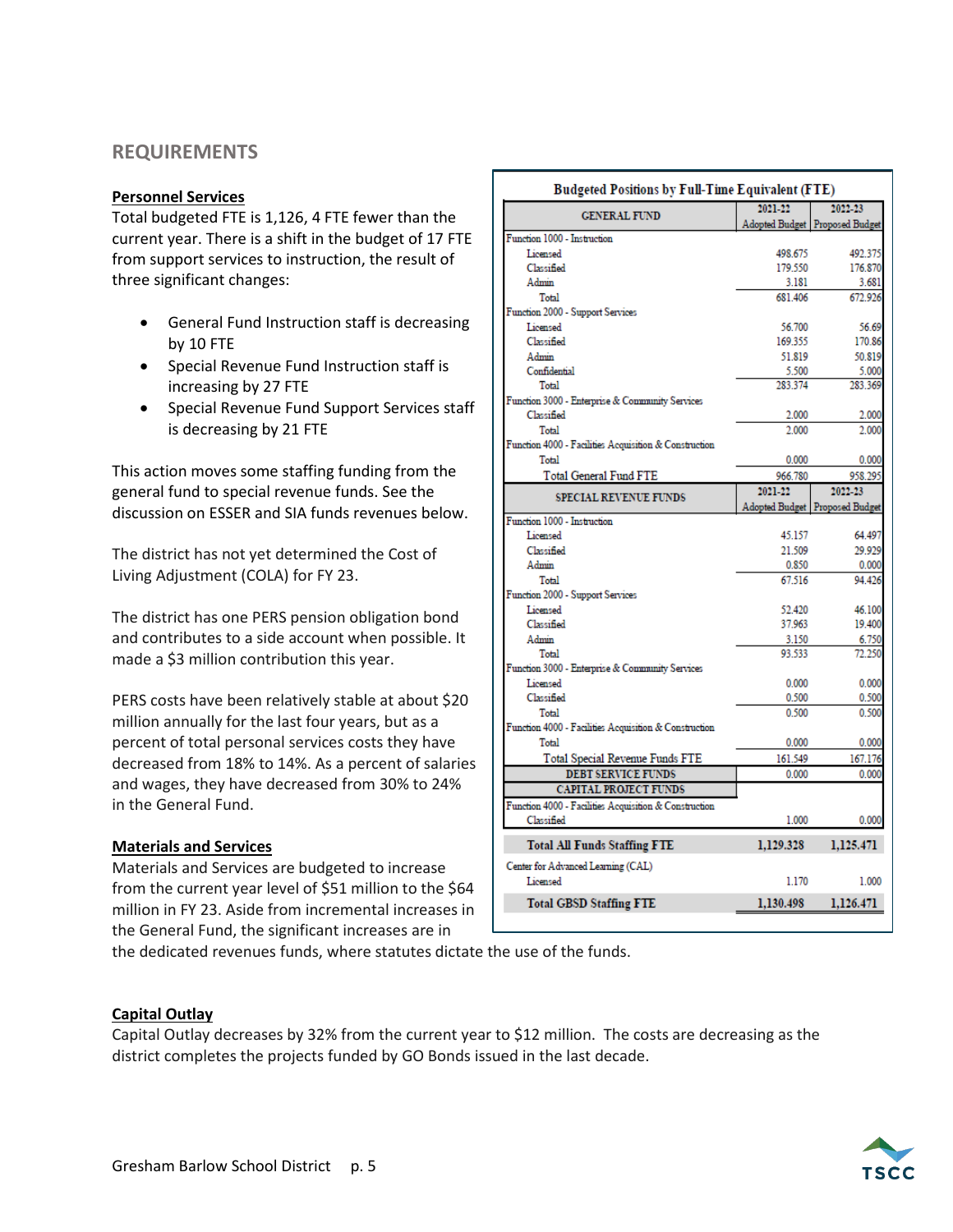### **GENERAL FUND**

The district's FY 23 general fund budget is \$166 million, \$10 million (6%) higher than the current year budget. Both instruction and support services functions are increasing by 7%.

| <b>General Fund Requirements</b><br>(\$ Millions) |                   |                          |                           |         |                                   |  |
|---------------------------------------------------|-------------------|--------------------------|---------------------------|---------|-----------------------------------|--|
|                                                   | 2019-20<br>Actual | 2020-21<br><b>Actual</b> | 2021-22<br><b>Rev Bud</b> | 2022-23 | <b>Budget</b><br>App Bud % Change |  |
| Instruction                                       | 81.2              | 83.5                     | 88.9                      | 95.1    | 7%                                |  |
| <b>Support Services</b>                           | 44.9              | 44.9                     | 49.4                      | 52.7    | 7%                                |  |
| Enterprises and Community Servic                  | 0.2               | 0.2                      | 0.4                       | 0.4     | $-10%$                            |  |
| Facilities Acquisition and Construc               | -                 | -                        | 0.2                       | 0.2     | 0%                                |  |
| <b>Transfers Out</b>                              | 0.6               | 0.6                      | 0.6                       | 0.9     | 44%                               |  |
| Contingencies                                     | ٠                 | $\overline{\phantom{a}}$ | 7.2                       | 10.2    | 42%                               |  |
| <b>Ending Fund Balance</b>                        | 21.4              | 26.8                     | 9.4                       | 6.7     | $-28%$                            |  |
| <b>TOTAL FUND REQUIREMENTS</b>                    | 148.3             | 156.0                    | 156.1                     | 166.2   | 6%                                |  |

Resources balance to requirements. State revenue is the primary source of revenue for the district. That revenue is directly tied to the student enrollment and is adjusted periodically during the year and truedup at the end of the year. So, the number presented in the budget is just an approximation based on projected student enrollment. As mentioned above, the district has projected FY 23 enrollment at the same level as the current year.

| <b>General Fund Resources</b> |                   |                   |                           |         |                                   |  |
|-------------------------------|-------------------|-------------------|---------------------------|---------|-----------------------------------|--|
|                               |                   | (\$ Millions)     |                           |         |                                   |  |
|                               | 2019-20<br>Actual | 2020-21<br>Actual | 2021-22<br><b>Rev Bud</b> | 2022-23 | <b>Budget</b><br>App Bud % Change |  |
| Beginning Fund Balance        | 18.2              | 21.4              | 21.0                      | 26.1    | 24%                               |  |
| Property Tax                  | 30.1              | 31.2              | 33.1                      | 33.1    | 0%                                |  |
| <b>Federal Revenue</b>        | 0.1               | 0.0               | 0.1                       | 0.1     | $-4%$                             |  |
| State Revenue                 | 95.8              | 100.2             | 94.5                      | 102.8   | 9%                                |  |
| Local Revenue                 | 1.9               | 1.9               | 2.1                       | 2.0     | $-4%$                             |  |
| Fees and Charges              | 1.0               | 0.6               | 1.1                       | 1.1     | $-2%$                             |  |
| Other Income                  | 1.3               | 0.7               | 1.1                       | 1.1     | 1%                                |  |
| Transfers In                  | ۰                 | ۰                 | 3.3                       |         | $-100%$                           |  |
| <b>ITOTAL RESOURCES</b>       | 148.3             | 156.0             | 156.1                     | 166.2   | 6%                                |  |

### **OTHER FUNDS**

#### **Special Revenue Funds**

**ESSER Grants** (The Elementary and Secondary School Emergency Relief (ESSER) I grant program is authorized in [Title VIII, Division B, of the Coronavirus Aid, Relief, and Economic Security \(CARES\) Act,](https://tea.texas.gov/sites/default/files/esser-statute-i.pdf) which was signed into law in March 2020.)

The district is budgeting \$12.3 million for this grant in FY 23. It will be used to address the consequences of the pandemic: the social and emotional needs of students and the unfinished learning of those students.

**SIA Grants** (The State of Oregon Student Success Act's Student Investment Account): the district is budgeting \$8.8 million for this grant in FY 23. SIA will be utilized in accordance with the plan approved by the board on 4/2/2022. That plan and the continuous improvement plan are closely linked and complementary. They focus on student supports and targeted instructional expansion.

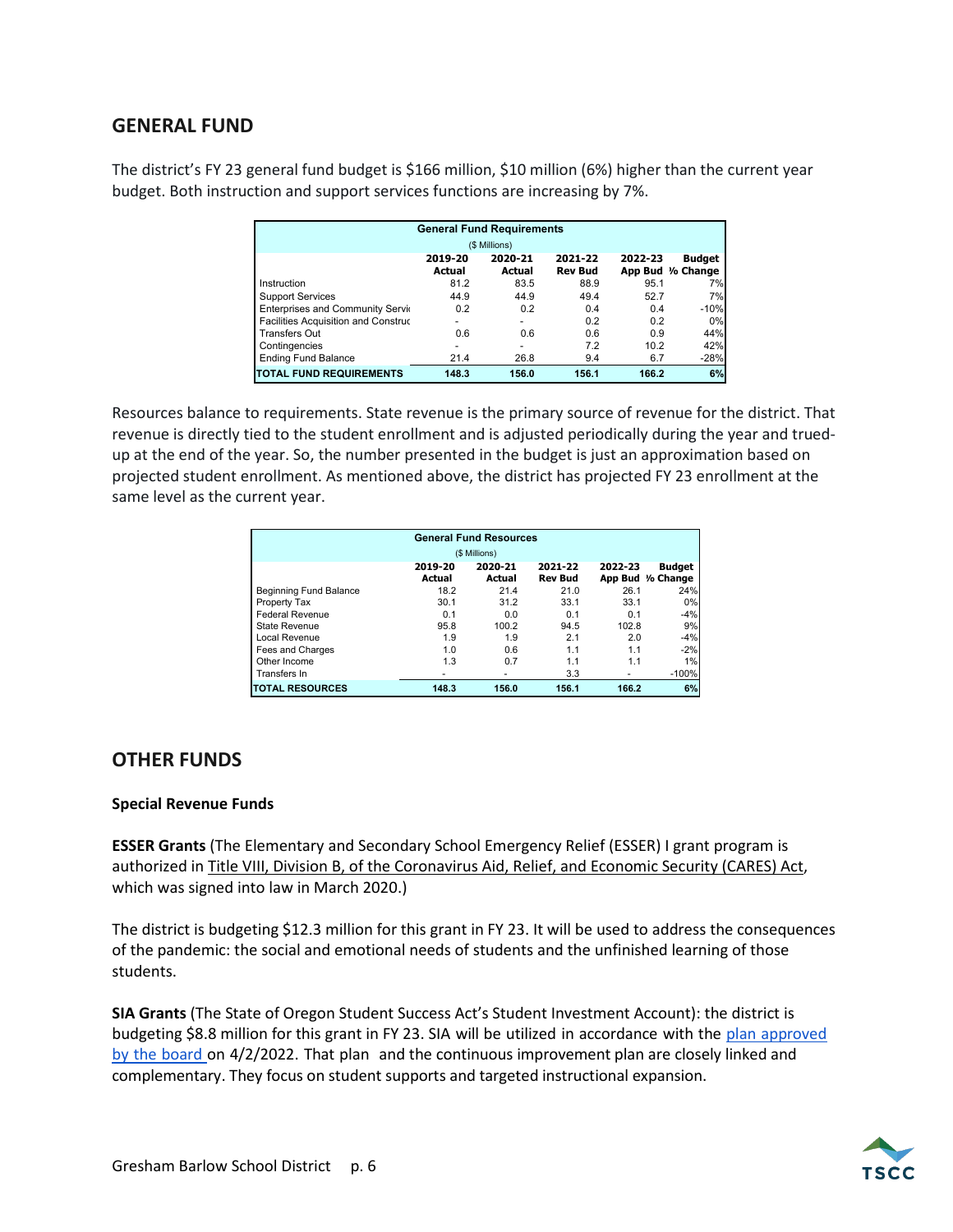**HSS Grants** (The State of Oregon High School Success Act): he district is budgeting \$3.8 million for this grant, which is intended to increase the high school graduation rate.

### **DEBT STATUS**

The district is budgeting \$21 million in debt service, which will reduce outstanding debt by \$16 million to \$290 million by the end of FY23. The district's debt information ties into the information that TSCC has on file.

| <b>General Obligation Debt Service Fund</b> |         |               |                |         |               |  |
|---------------------------------------------|---------|---------------|----------------|---------|---------------|--|
|                                             |         | (\$ Millions) |                |         |               |  |
|                                             | 2019-20 | 2020-21       | 2021-22        | 2022-23 | <b>Budget</b> |  |
|                                             | Actual  | Actual        | <b>Rev Bud</b> | App Bud | % Change      |  |
| <b>Beginning Fund Balance</b>               | 0.9     | 1.0           | 1.1            | 1.1     | 0%            |  |
| <b>GO Debt Property Taxes</b>               | 19.1    | 20.0          | 20.3           | 21.2    | 4%            |  |
| Interest on Investments                     | 0.2     | 0.1           | 0.0            | 0.0     | 0%            |  |
| <b>TOTAL FUND RESOURCES</b>                 | 20.2    | 21.1          | 21.5           | 22.4    | 4%            |  |
|                                             |         |               |                |         |               |  |
| Debt Service                                | 19.2    | 19.8          | 20.4           | 21.1    | 3%            |  |
| <b>Ending Fund Balance</b>                  | 1.0     | 1.3           | 1.1            | 1.3     | 21%           |  |
| <b>ITOTAL FUND REQUIREMENTS</b>             | 20.2    | 21.1          | 21.5           | 22.4    | 4%            |  |

| <b>ISSUE</b><br><b>DATE</b>                 | <b>ORIGINAL</b><br><b>ISSUE</b> | Outstanding<br><b>JULY 1, 2022</b> | <b>ADDITIONS</b> | <b>REDUCTIONS</b> | Outstanding<br><b>JULY 1, 2023</b> | <b>PAYOFF</b><br><b>DATE</b> | <b>INTEREST</b><br><b>RATE</b> |
|---------------------------------------------|---------------------------------|------------------------------------|------------------|-------------------|------------------------------------|------------------------------|--------------------------------|
|                                             |                                 |                                    |                  |                   |                                    |                              |                                |
| <b>General Obligation Bonds</b>             |                                 |                                    |                  |                   |                                    |                              |                                |
| February 28, 2017                           | 241,165,714                     | 221,038,133                        | ۰                | 10.530,000        | 210,508,133                        | June 15, 2037                | $1.23 - 1.37%$                 |
| April 18, 2019                              | 50,000,227                      | 48,212,138                         |                  | 1.550.000         | 46.662.138                         | June 15, 2039                | $1.85 - 3.65%$                 |
|                                             |                                 | 269,250,271                        | ٠                | 12,080,000        | 257,170,271                        |                              |                                |
| <b>Limited Tax Pension Obligation Bonds</b> |                                 |                                    |                  |                   |                                    |                              |                                |
| October 31, 2002                            | 35,758,403                      | 21,540,000                         | ٠                | 3,050,000         | 18,490,000                         | June 30, 2028                | $5.55 - 6.10%$                 |
| April 21, 2003                              | 25,307,539                      | 14.011.953                         |                  | 666.954           | 13.344.999                         | June 30, 2028                | $5.24 - 5.71%$                 |
|                                             |                                 | 35,551,953                         | $\sim$           | 3,716,954         | 31,834,999                         |                              |                                |
| <b>Full Faith and Credit Obligations</b>    |                                 |                                    |                  |                   |                                    |                              |                                |
| <b>August 12, 2012</b>                      | 2,185,000                       | 850,000                            |                  | 160,000           | 690,000                            | June 1, 2027                 | $3.0 - 4.0\%$                  |
|                                             |                                 | 850,000                            |                  | 160,000           | 690,000                            |                              |                                |
| <b>TOTAL REVENUE</b>                        |                                 | \$305,652,224                      | S0               | \$15,956,954      | \$289,695,270                      |                              |                                |

### **BUDGET/STRATEGIC PLAN ALIGNMENT**

In summary, the plan for FY 23 has been to propose a conservative budget with resources based on flat enrollment and expenditures based on increased enrollment, anticipating that enrollment will increase and the deficit created by these two assumptions will be eliminated.

The single initiative highlighted in the budget is an attempt to adjust staff salaries to levels comparable to other local school districts in order to maintain and attract staff. The funding budgeted for this effort is not called out in the budget.

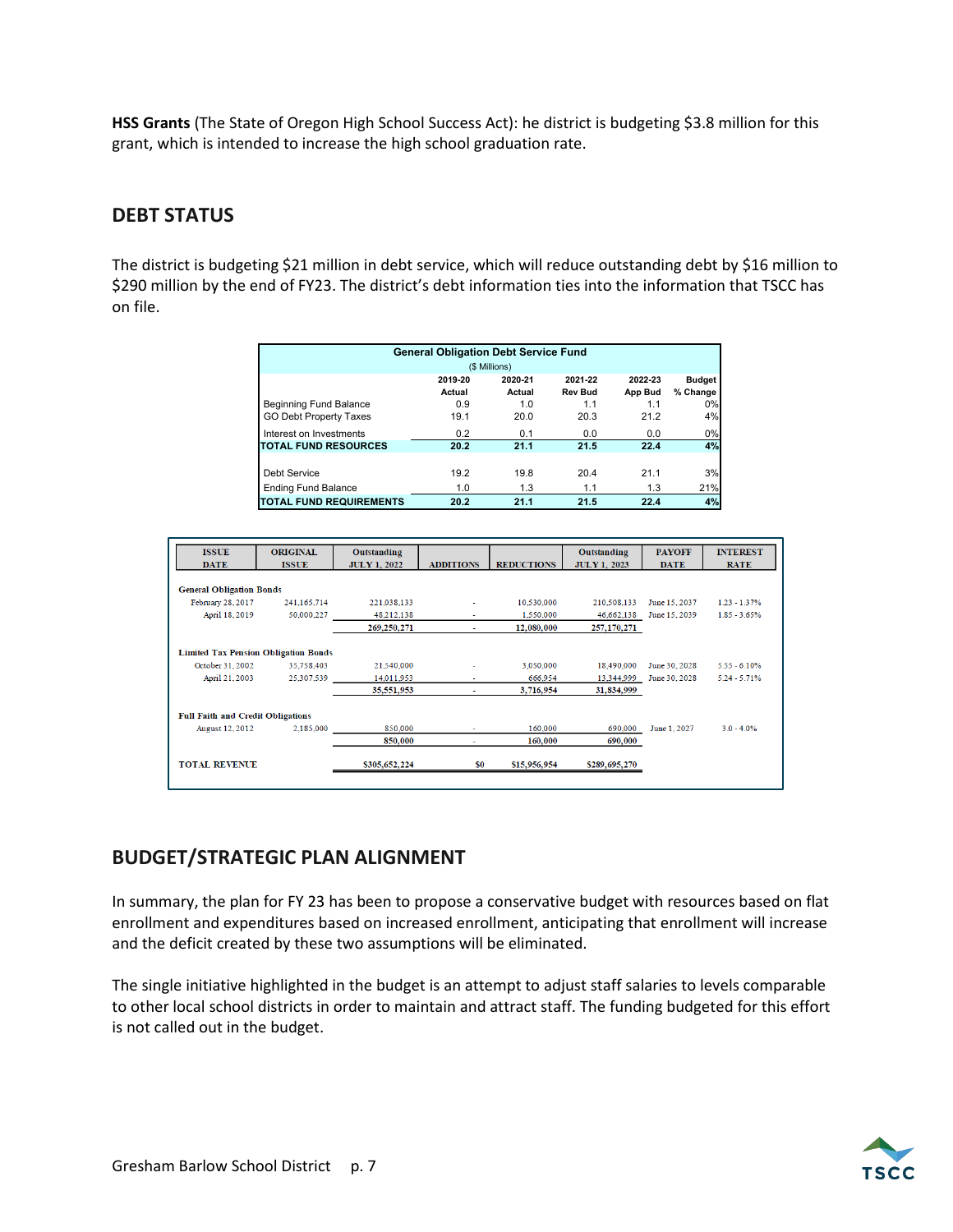### **HIGHLIGHTS**

- The district's total FY 23 budget is \$261 million, \$6 million (2%) higher than the current year budget.
- PERS costs have been relatively stable at about \$20 million annually for the last four years, but as a percent of total personal services costs they have decreased from 18% to 14%.
- The district's FY22-23 general fund budget is \$166 million, \$10 million (6%) higher than the current year budget. Both instruction and support services functions are increasing by 7%.
- The strategic plan for FY22-23 is to create a conservative budget with revenues based on flat enrollment and expenditures based on an enrollment increase, anticipating that the deficit created by these two assumptions will be eliminated by actual enrollment increases.

| <b>Yes</b> | <b>No</b> | <b>Compliance Issue</b>                                                    |
|------------|-----------|----------------------------------------------------------------------------|
| X          |           | Did the district meet publication requirements?                            |
| X          |           | Do resources equal requirements in every fund?                             |
| X          |           | Does the G.O. Debt Service Fund show only principal and interest payments? |
| X          |           | Are contingencies shown only in operating funds?                           |
| X          |           | Did the budget committee approve the budget?                               |
| X          |           | Did the budget committee set the levy?                                     |
| X          |           | Does the audit show the district was in compliance with budget law?        |

#### **BUDGET PROCESS & COMPLIANCE**

#### **LOCAL BUDGET LAW COMPLIANCE**

The FY 2022-23 Budget is in substantial compliance with local budget law. Estimates were judged to be reasonable for the purpose shown.

The audit report for FY 2020-21 notes no exceptions.

#### **CERTIFICATION LETTER RECOMMENDATIONS & OBJECTIONS**

TSCC staff notes no deficiencies in the district's FY 2022-23 budget development process.